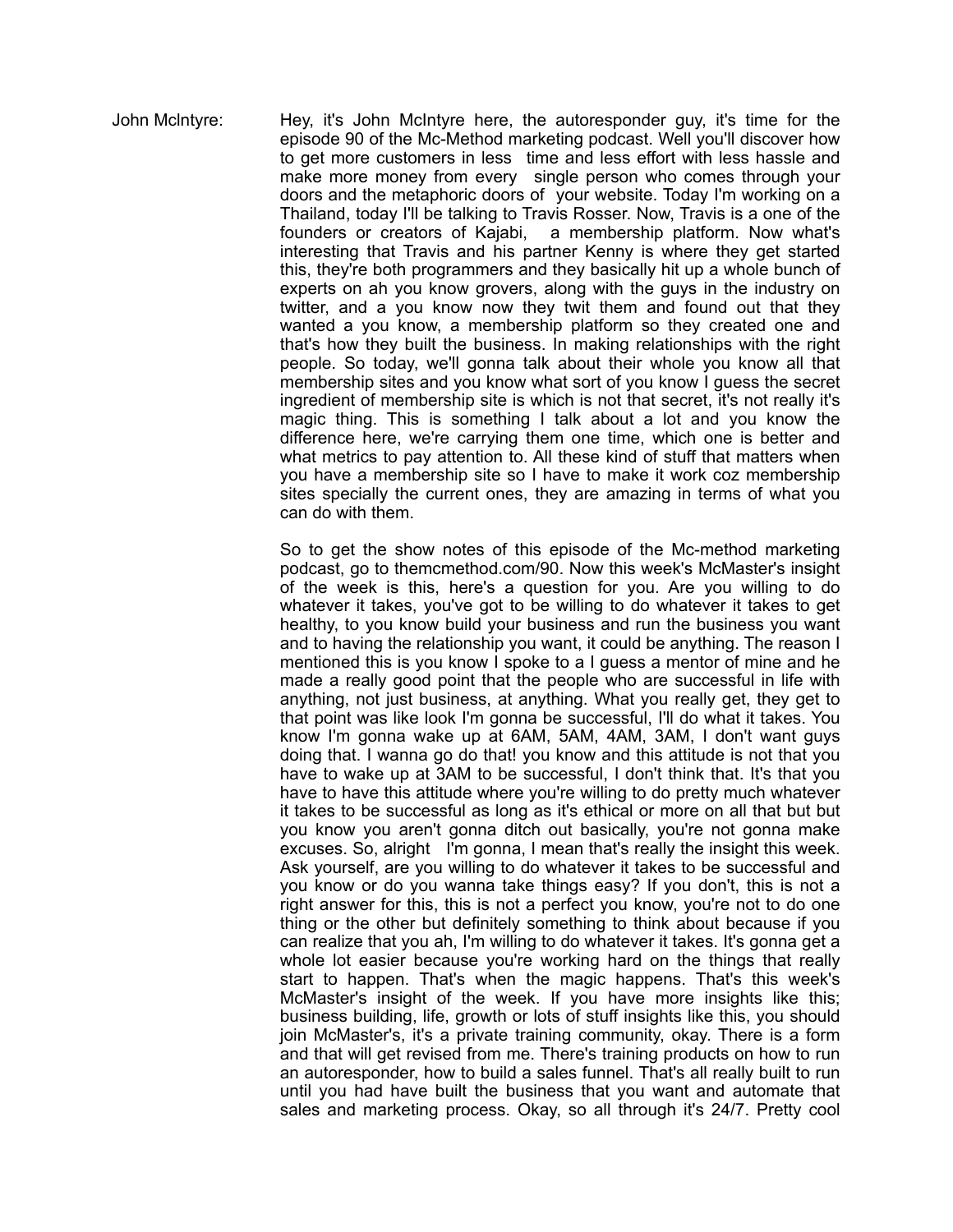stuff, if you wanna learn more about it go to themcmethod.com/ mcmasters and i'll see your insight.

Anyway that's it, from now let's get to the interview with Mr. Travis Rosser. It's John Mclntyre here, the autoresponder guy. I'm here with Travis from Kajabi. Now, Kajabi is one of the easiest way to sell content and digital courses. It's a great online membership platform and they also, they just also launched to pull it, launched for a called megaphone which is a bit of an opt-in leadpages sort of app and we'll get another part we're coming for Kajabi next which makes it really easy to create digital courses from what I know. So, today the reason I got Travis on with someone in one of the listeners in the Mc-method marketing podcast listeners, someone emailed me and said you got to get Travis, you got to get someone from Kajabi on the podcast and talk to them about software, about membership platforms, just you know to find out what they think and that's what now they say, I'm the one who sent them an email so here we are so we're gonna get in to some of that cool stuff that these guys are up to. Travis how are you doing there?

- Travis Rosser: Hey, I'm doing great. This is awesome. Thanks for inviting me on your show, I'm excited to talk about some cool stuff today.
- John Mclntyre: Cool man. Cool, I'm pumped to have you on. Before we get into some of the I guess the content, can you give the listener of a bit of a background on you know who is Travis and I know you have a business partner Kenny, so what do you guys do? I mean what's your thing?
- Travis Rosser: Yah, so Kenny and I have been friends for over 15 years. We both come from the software industry. We worked for tons of big companies around Southern California and there's all kinds of companies down here and you know we used to always meet with for lunch we're like hey man, one day we're gonna gonna build a business, we're gonna do something online and then in 2009, this is kinda how Kajabi was born, it's kinda weird. Kenny had invented this kids carwash that he made out a PVC pipe, like he went to home depot and he bought all these PVC pipes, he put them together, he drawed holes and then it was like the school carwash for like kid's bikes and stuff like that. Yeah, coz both Kenny and I, both Kenny and I have in junk kids and we're like this is a cool toy, let's try selling this online and then I'm like man I'm too lazy, I don't wanna ship all these stuff. So then we're like why don't we make some videos on how to build and we'll just make a little a little simple course on how to build this, this kid's carwash and you know both of us were software guys, we're super technical and as we start to figure out which wordpress plugin and how do we connect to click back all the stuff, I was like, dang this is hard and then I thought what if this is hard, this is hard for everybody who wants to sell something online and this was July of 2009 and we're like here I think we could build a platform that does this for people. And you know back then we didn't know anybody, I didn't know anybody like Frank Kern and John Riz and Jeff Walker . We don't know any of those guys back then but using twitter we started to you know connecting with these guys and you know doing like programming work for them and just kind of build in that trust and then we let them use Kajabi first so actually we built it and then those guys launched in a the beginning of 2010, they started launching courses using Kajabi next. And October we launched it to the public and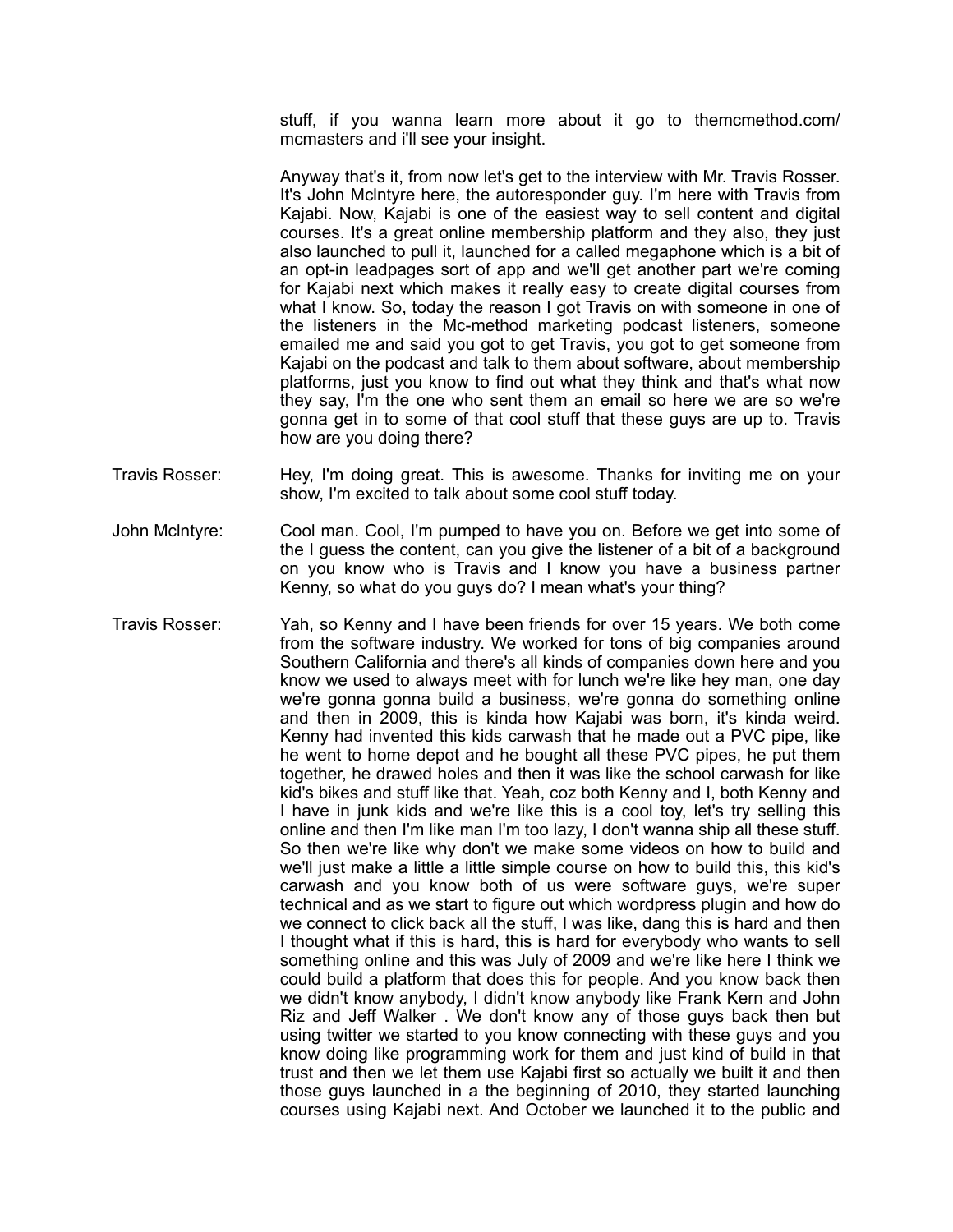over night we had like thousands of customers and it was just chaos ever since. And 4 years later, I think over 5 million students have taken a course on Kajabi and been part of a membership you know site and our customers have made over a hundred million dollars. So which is crazy how these two friends have this idea and now it's like the platform that helps all these people. It's awesome.

- John Mclntyre: I think what's cool of that is the story tells that you guys just jumped on twitter and meet some, just some great old school houseline like it wasn't like some crazy code codings you know not like that, you just wanna stop and make some connections.
- Travis Rosser: Yeah, we just took what we were getting out which is building websites and doing stuff like that and connected coz I hate when people say you know it's not what you know, it's who you know, it's both man. You need to get good at something then get to know a lot of people and when you do that like awesome things happen. So,
- John Mclntyre: That's why I got my stats too like you know I'm a copywriter and I'm living here in Thailand and when people hear that something like wow you know he was young guy and he's got this kind of job and he's living in Thailand and it started with you know the whole reason it kind of happen because I learned how to write copy and I kind of knew the right people and I was able to build a relationship out of or build a business out of that. And yeah, it can't be one of the other, you really do need both.
- Travis Rosser: Yeah and there's something about hustling and the opportunity on the internet that could really really change your life and change other people's life so.
- John Mclntyre: Absolutely, you know one thing I've realized lately Travis is that you know a couple of years back, I'm also getting on this internet things and then like I can go on you know live in Thailand and have this 4 hour quick tingling things first lifestyle or I think at the benefit of the destination kind of thing. What I realized recently though is the reason I'd like to do it because it's man it's so much fun like waking up and hustling and like being like I'm gonna go make something happen like just that. Is that some of the fun fact that you know drives me a lot to get into business and do well.
- Travis Rosser: Sure, now I've been ever since I was a little kid you know I grew up in a little small farm here in California and you know I've always have this vision of something bigger and like creating stuff and being an entrepreneur I remember I used to take fruit from my parents farm and you couldn't really sell fruit locally cause nobody cared cause they could just pick it for free you know. So as soon as I could drive, I would drive like 3 hours away and I was like selling fruits and then I found this, this air freshener and it was made out of citrus so it was made from real oranges and I would sell these oranges and then I would spray this like citrus spray in the air and people would walk by and hhhmm oh man your oranges smell amazing. And I just love the concept of marketing, selling, just the opportunity, I love that.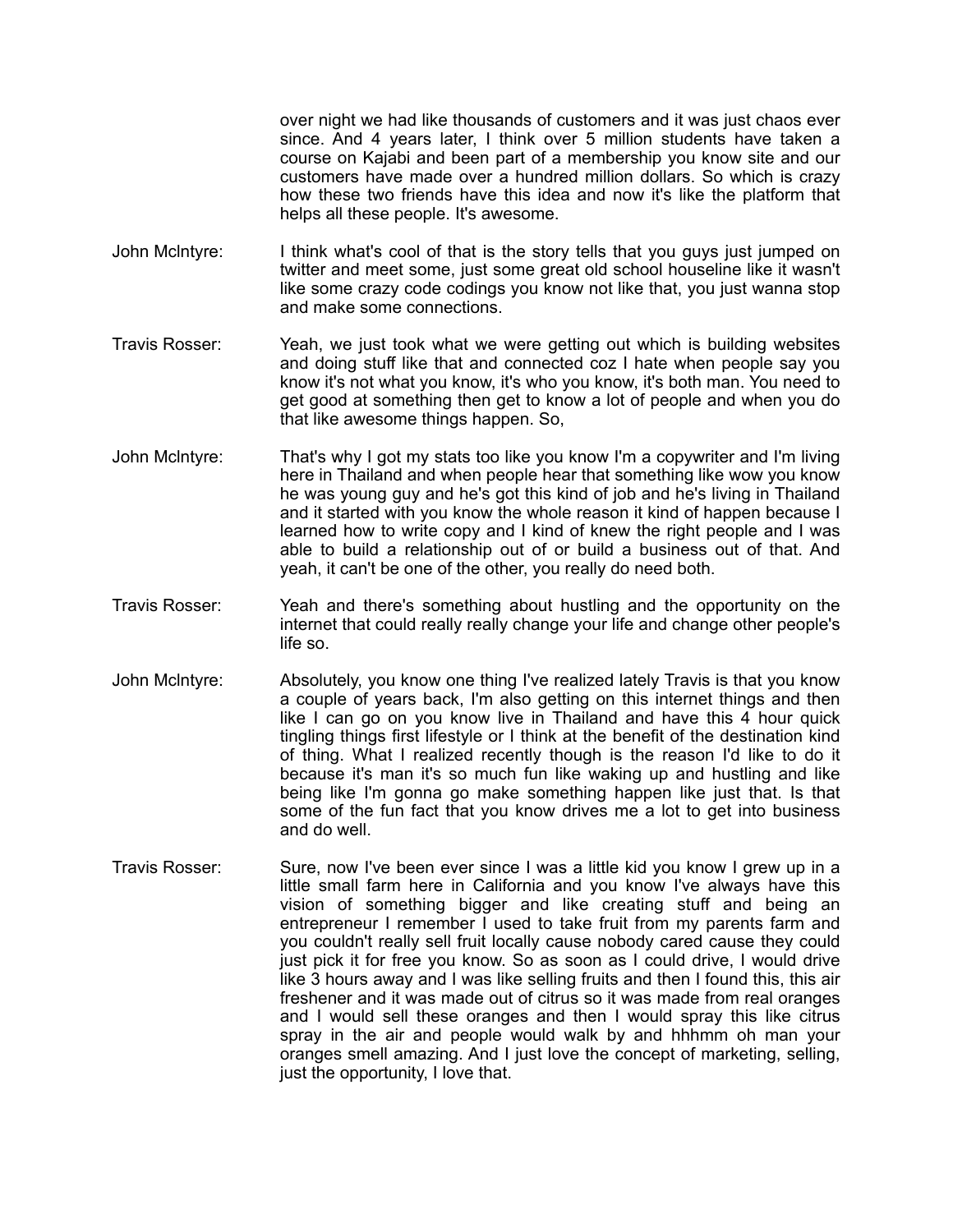- John Mclntyre: Cool. Let's get into some of this, some of this stuff on the content that you mentioned.
- Travis Rosser: Sure.
- John Mclntyre: Now something from about ahm, I mean when we talked to you guys, you were yelling two directions for those all renewing both, will you do software aspects or the membership aspect. One thing that I'm interested about is that the membership side of things, so what's the stuff you're using when you know you have these tips for customers and you're using it to build sites and communities. What's, this now is someone listening is popping and wondering what would be the first question, this is the question I have coz I have a community as well. How do you actually build, not only build a good community but keep people around coz a lot of them says people pay about a hundred bucks a month, 250 bucks a month, 60 bucks so what's the, is there a secret tool or is there you know what are people doing.
- Travis Rosser: Well, I think it's the same thing we talked about before. You're gonna have that same passion, that same heart so you're gonna bring into your membership site or your online content. I think a lot of times people think they can just set it and forget it and those types of membership sites tend to have a huge refund rate but like our customers we have huge passion and really genuine on their course and putting good content. You know, their customers are super stoke and with our system you know right away, we built in a social act aspects, you can go in there and you could interact with customers, you can talk to them, they can give you feedback so I think really connecting with them and being genuine and just always hustling keeps people around so that's part of my, that's my first advice I give them.
- John Mclntyre: I like it man. I think the cool part of that like one thing's a fact, this is fully episode at 1989 in podcast and you know the talk of so many different people about marketing, copywriting, and all that stuff, all I know is this is something any secrets man like isn't it isn't that yours. I was like grow a good business and have shifted what people actually want.
- Travis Rosser: Well I think the biggest thing is execution. You know a lot of people are gonna be listening to this and they have all kinds of great ideas but are they gonna do anything about it? You know I think, you know everybody has great ideas but ideas are worthless you know, they're just gonna keep on coming. The people who succeeds are the people who get up and actually do something about it.
- John Mclntyre: Such a good classic thing man and I want to, you know I have a struggle with that too like I'm getting older figure to this stages, we're like you know talking about stuff you're not really doing much and eventually you realized that you know, you just got to get up, just focus on one thing and grind up.
- Travis Rosser: That, that actually because you know I used to follow a whole through multiple streams of income which I think is awesome at certain point but to get more mean you got to stay laser focus on one thing because it will be multiple streams of distraction from whatever that one thing is you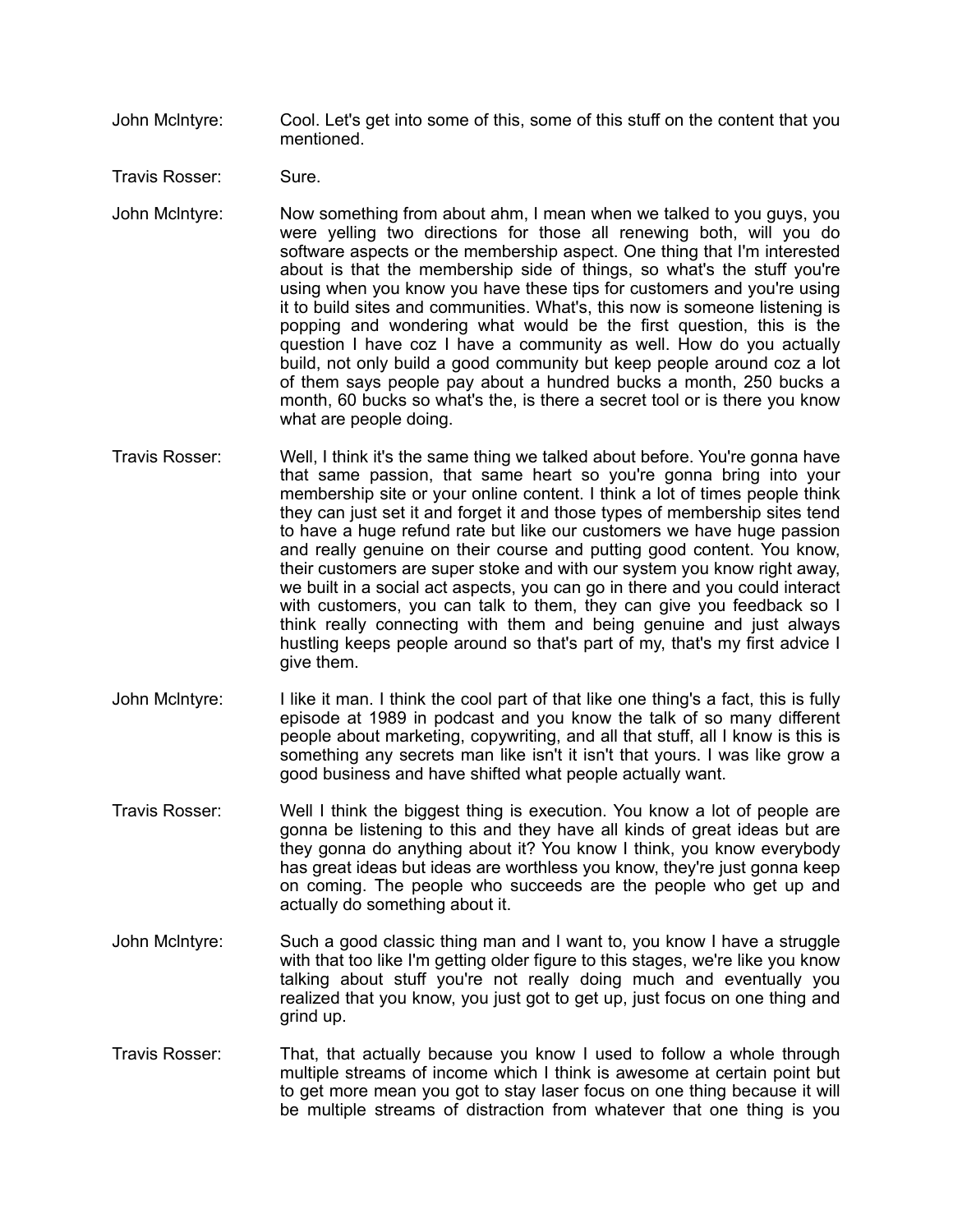know. I call it single tasking you know, focus on that one thing until you get that done and then move on to the next thing but you know when we first built kajabi and it happened to us too, we had this idea for the kids carwash. We got distracted by the technology but by building a platform like kajabi and kajabinext, ahm, you don't have to think about that anymore, you can take those creative ideas and you can execute on them and in moment, I mean the new system that will be coming out at this fall ahm, kajabinext is so easy to build an online course, an online membership site that I'm excited to see what people are gonna build because there's no more barriers of technology at all anymore.

- John Mclntyre: Alright, alright. Now one thing I wanna know is that, this idea of like, I think a lot of people in that position where they've got a you know they've been working, they've been a part through an ebook or some sort of info I think that they're selling. But they're not really sure at the membership, like this sounds kind of daunting and not just because of the technical side but also because of the well you know it just sounds like such a big deal and I don't know if I can get them to do that and you know they're just not sort of right for their business right now, so how do you know?
- Travis Rosser: Yeah, well I think, I think the biggest thing is to find people with passion and if you have that same passion, it helps. I can't imagine doing a membership side about something that I didn't have passion about but when I think about the things that I love. I'm all over that stuff like I love playing hockey, I love doing stuff with my kids, I mean my son won that what's called the pine with derby and boy scouts last were building those wooden cars and they put them down the ramps and then they tied on themselves and na now over the years, we've been trying to win that forever and I'm always going online and signing up for stuff and you know watching videos and paying all those money when you dive into that passion and you have that same passion I mean that's the winning formula.
- John Mclntyre: And you think someone who get like so like let's someone who has desire right, you know they get a part of the sign and making regular sales and they get some traffic coming in. At what point is it the right time to start a membership or should they just you know take that passion and be willing to hassle and willing to put something together then they can start whenever.
- Travis Rosser: Well yeah, it might be daunting to start with that. I might actually get some list of some of my content test about kind of getting interest out there and then I think from there you're really gonna see the opportunity to build that membership site. So, you know I started with, it's like people way back on the day I thought they have to do a launch first when they would have been better those folks on list building and getting the word out there about their content.
- John Mclntyre: Absolutely, I mean that's what I found with mine and when I did my was that, I think that's way back in March this year, it wasn't really launched I already had an email and so I kind of say it oh, there's a content in there and sent out a few email, I guess that's a mini launch, it's nothing fancy and there was 20 30 people in there. I miss that 30 people in there, that wasn't a massive, it wasn't as big as I expect but it was a start yeah and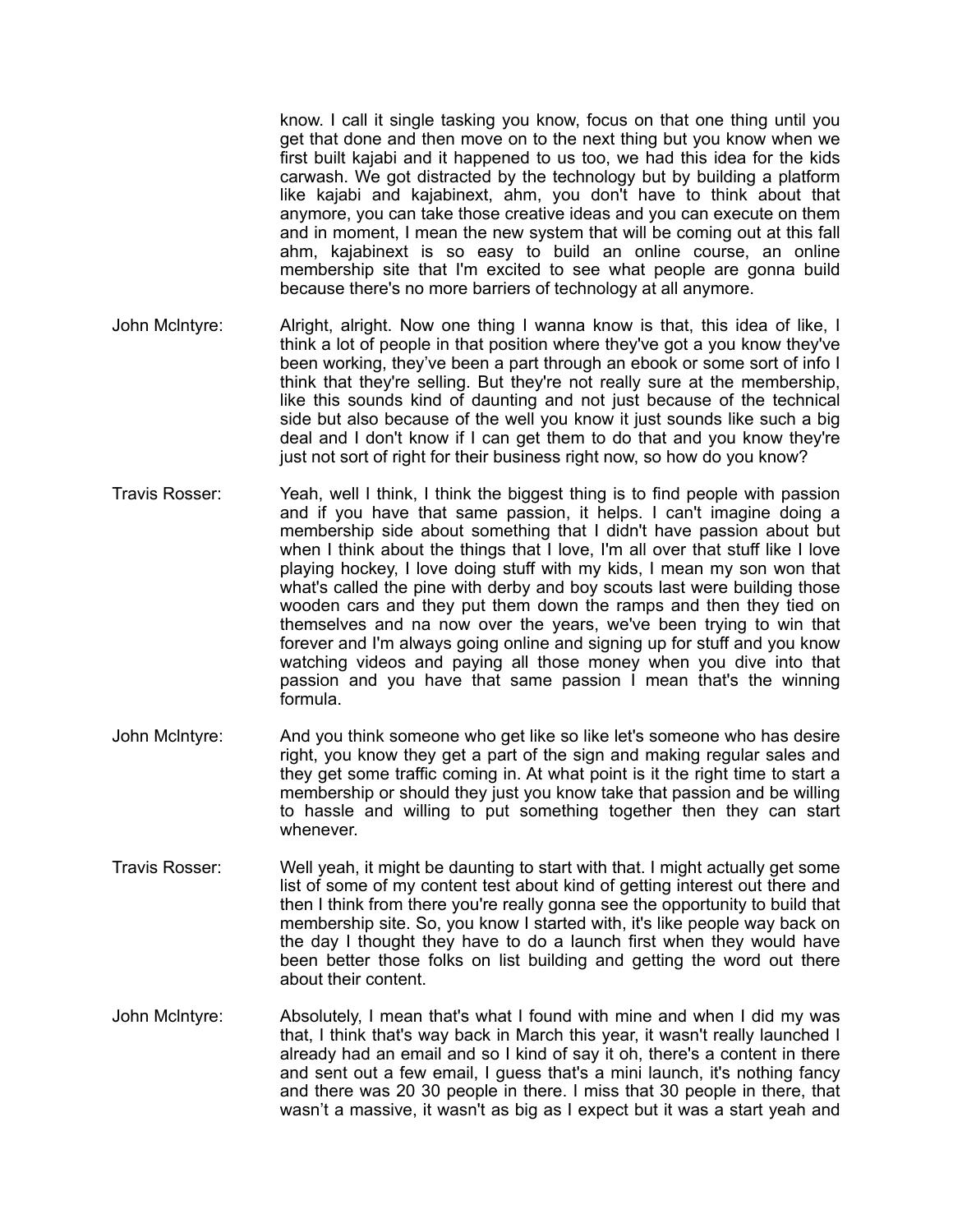what I've done from that is I've noticed that it's just by showing up everyday, I've got a little bit more content, twit in this, twit in that and traditionally gets better and if you track the right stats, the metrics just point out and you talk around a bit, you can actually you know look, you know when you need to improve and how you need to improve on it, such a quite fun.

- Travis Rosser: Yeah, there's something about that when you start seeing those sales coming in and that also motivates you at a whole another level so.
- John Mclntyre: Yeah, that's recurring. Well that's another question like how do you, what do you think right like recurring versus one time payments.
- Travis Rosser: Well you know, most of our kajabi customers are doing a one time course payment but you know there is, there is a percentage of them that are doing that monthly, monthly fee like Chris Farrel, if you've ever heard of him online, he's really an expert on that space and he does it by providing that value every single month, he's just constantly adding more content so if you have you know a niche or your focus on that kind of passion or you can always keep adding more content then you're set for membership, you're perfect for that. But if you're really just gonna teach them that one thing like you know how to build a kids carwash or how to bake a cake or whatever it is, that's gonna be a little bit more difficult to support a membership but you know, in time you're gonna know because your customers are gonna start telling you that, like they're gonna like hey I love this type of concept, this stuff is amazing.
- John Mclntyre: Yeah, so I mean if you're doing like a kids carwash, what you really need, are you willing to do on to the ongoing thing, you really need a few like a community that's about kids and how are you doing those stuff for kids coz they are depending on their parent to pay for.
- Travis Rosser: Exactly, like yeah, you could do a whole do it yourself site for parents to build cool toys at home. You know, I mean there's so many opportunities, it's crazy like I, we have a guy who does a sagara the month club, okay. So he's actually, physically mailing the sagara to all of his customers so they are paying him on a recurring basis and then he has a kajabi site that has information about each one of those sagaras like where was a you know, what kind of a metafire or whatever that took here but I kind of set up where big and you know many usual things that keeps the sagaras you know fresh. It's like content around that passion and you know, your set was something like that.
- John Mclntyre: Yeah, and were you doing just one, one work?
- Travis Rosser: Yeah, exactly. Yeah, why a little work, anything that has to do with kids , anything that has to do with pets, technology, like one of our guys here does a like a whole video course on coding and he's gonna set that up as a membership site just because you can keep adding content, you can keep improving and your customers are gonna keep demanding that so.
- John Mclntyre: Yeah, yeah absolutely. What are that a, you know metrics, what do you think when it comes to like if you're going to measure the success of a, a maybe a one time product, that's one thing you know you look at it like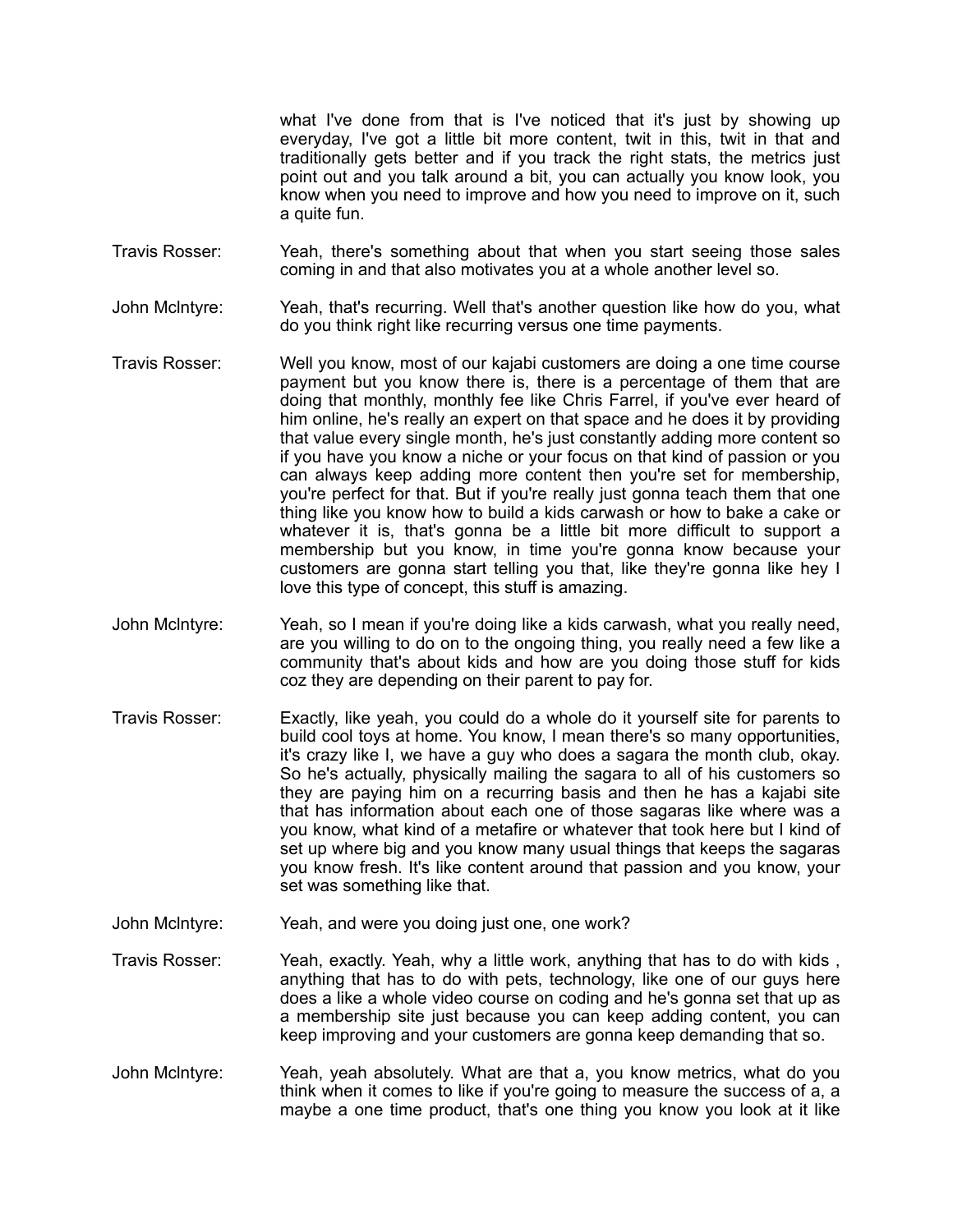you know you'd refund right that kind of thing and your conversion right but once you get since your recurring, this is you know this is a bit of challenge this measuring stuff well like you know what metrics should you be measuring and how you know what's best when you measure them.

- Travis Rosser: Well I think, the first thing is you need to figure out how long does a customer stay you know what is your customer value? Will they stay for 3 months? Will they stay for 6 months or would they just love you and they never quit? You need to get to know those numbers right away because then you'll know how much, you know, how much you have to spend on that new customer. You know every single customer's worth 500 bucks to you. So then you'll know I can spend up to that and I'm doing great. The other thing you need to figure out is you know when did I fall off and why? Now that's something the software owner were constant like okay customers stay on the average this long and you know why are they falling off and you wanna keep improving to figure out why why they're doing that and the awesome thing that's with kajabinext is its new platform that we're coming up with. You'll actually be able to see each video like how much of this video do they watch, you know when do they fall off and you might actually find out crap half my contact isn't even interesting to my audience, I need a work on that you know. So there's a lot of different metrics you can look at.
- John Mclntyre: Interesting, yeah I mean one thing I've struggled with mine is just something like that, I mean the measuring of at, I find the measure if you'll look at like how long does someone stay, that's I think that can be quite difficult to measure in the sense that you know I use a spreadsheet right and I'm gonna look at how many members joined, how many left but it's like I how many people who joined in March that are still here today. Or I'm gonna have to track that and stay cohorn, well it's a technical term, how can i track that cohorn and figure out how long all of them stay because what I'm looking at the entire thing from March 2 until now, this gonna be fill the sign up for the last 2 months we haven't been at the life cycle, we haven't lived that at customer life cycle yeah so the data is gonna be skewed so I was you know for me I was like you know it's been a bit of a challenge, it's taking me out how to measure the lifetime value in an accurate way, in a way that doesn't you know take too much time.
- Travis Rosser: Yeah, I think just finding those like what we call here is we can't turn you know really like how long does the customer stay before they turn out of that monthly recurring revenue, yes I'm not an expert of that by any means coz like what you said that those, it can be quite daunting in a way you know maybe you don't focus on that too much, you just keep creating good content and people keep, people keep signing up then you must be on for something right, so.
- John Mclntyre: Right, right, right. What's kind of genre, I'm curious. I don't know if you, if you have this data from some of the customers but I'm curious what sort of genres do you see with of course it's different from stats you know and some would get locked in to a stats thing and ahh you know they might need that for the next 3 years was with the membership platform. It's a little bit different when they kind of come in, they do their course, it can be a great course but then after that it's gonna like wow they stick around so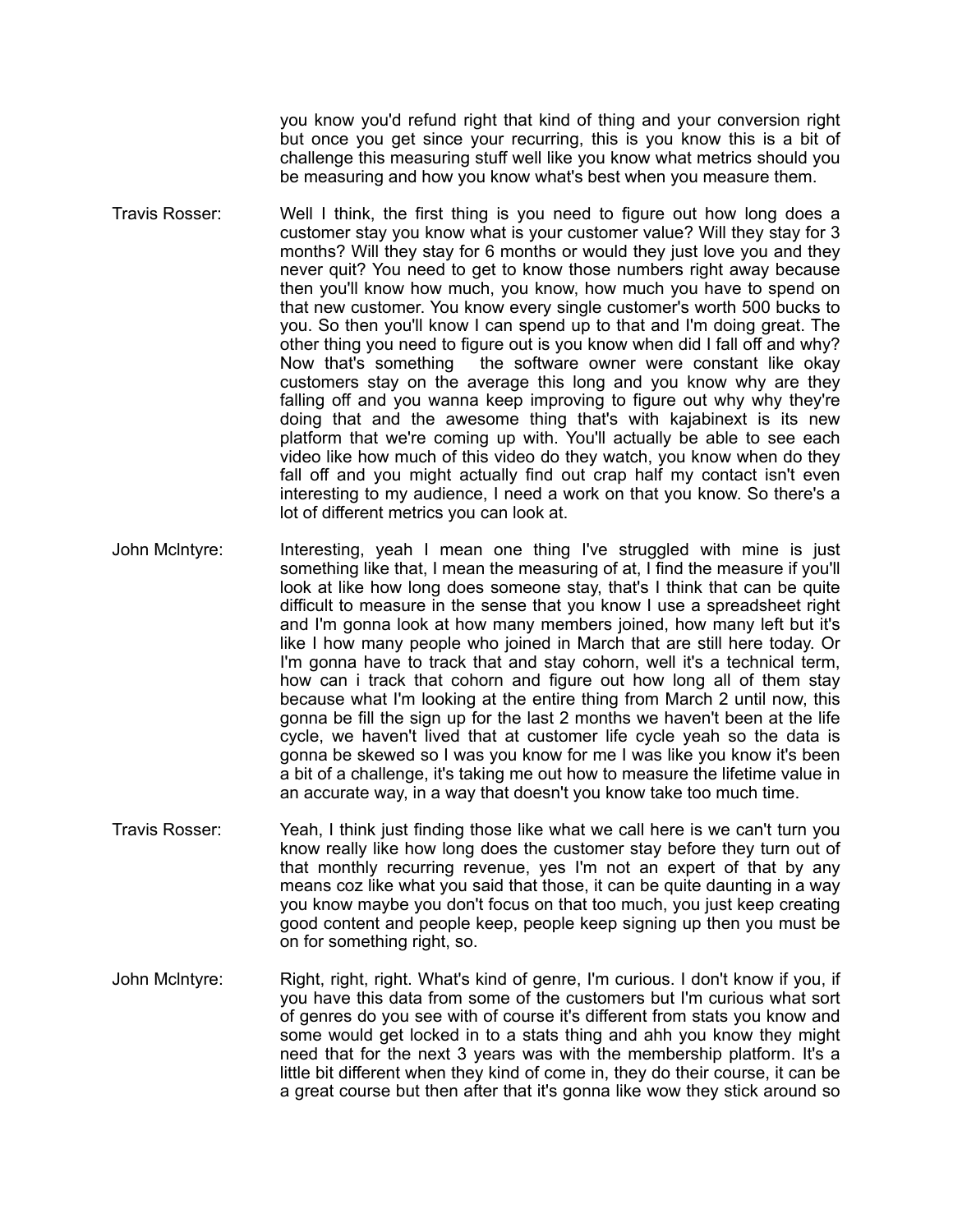what sort of genre, what's a good and acceptable genre it for like in a membership have to website.

- Travis Rosser: Yeah I mean for us, I can't even remember what the figures were. There was a time when we're very dialed and to that when you exactly you need to keep it under you know 20% are dropping out. I don't even remember what that was so I probably don't have the best answer for that. That's, I don't remember those kinds of numbers so.
- John Mclntyre: Okay, okay coz I'm just very curious on one thing I did you know I've joined a conference in Bangkok and more like speakers, he talks a lot of he's got a couple of software companies and he mentioned that one way you do your you know you can actually regenerate but you can even take your monthly cost, he says it's a hundred bucks a month and you generate let's say a 30%, you divide it taking the cost and divide that by 30% to get your lifetime value which in that case would be 333 bucks. That's was a pretty cool, that was a pretty simple way to figure out. The great thing though about recurring while I can suggest a friend on listing list is that you know that let's say you know let's say you know you had the generate a 30% in a hundred bucks for it, you got a 333 dollar lifetime value. What's cool about that is it's a moving target, every time you improve the product, that generate goes down and It's gonna go down a little bit but it's still going down and you need to get from 333 to 340 dollars and then to 350 and to mention to 400 dollars. So it's, and like there's always gonna be a couple of people or a handful of people whose never leave, they just like you and they think you're awesome and they just wanna buy everything. So the sort of that lifetime value, I like the idea and this something happens to regain recurring. Sounds like it's always growing and that's a reason of a magical thing.
- Travis Rosser: Yeah! Exactly. I mean it's especially the software company, we have the same experience for as long as we keep improving and we keep making it better surely people are gonna drop up but you're gonna keep making progress every single month and that can be really exciting which you are looking at those kinds of numbers especially you know when you're just doing something you love every single day.
- John Mclntyre: Alright, now one thing I'm wondering about. I don't know if you guys do this with kajabi and that is the issue or the order of having a form inside a paid membership site, do you recommend it?
- Travis Rosser: Yeah, you know the biggest thing is in kajabi does have that all built in, we have like a whole area we can discuss topics and know all kinds of cool stuff. You know you got to make sure you're on top of that coz if you open something like that and you're just gonna let it go, I mean it's gonna take on a life of its own. You wanna make sure that if you have a membership site and let's say it's about cigars or whatever it is, you better make sure you're in there interacting with your audience you know otherwise you have no idea where it's gonna go so you've got to be committed once you're doing that but at the same time that can really is gonna create new content for you, it's gonna create even more interest and even more reasons why someone would stay with that because we've heard examples of people joining in kajabi sites or kajabi courses and then interacting with each other in the comments and in the form and actually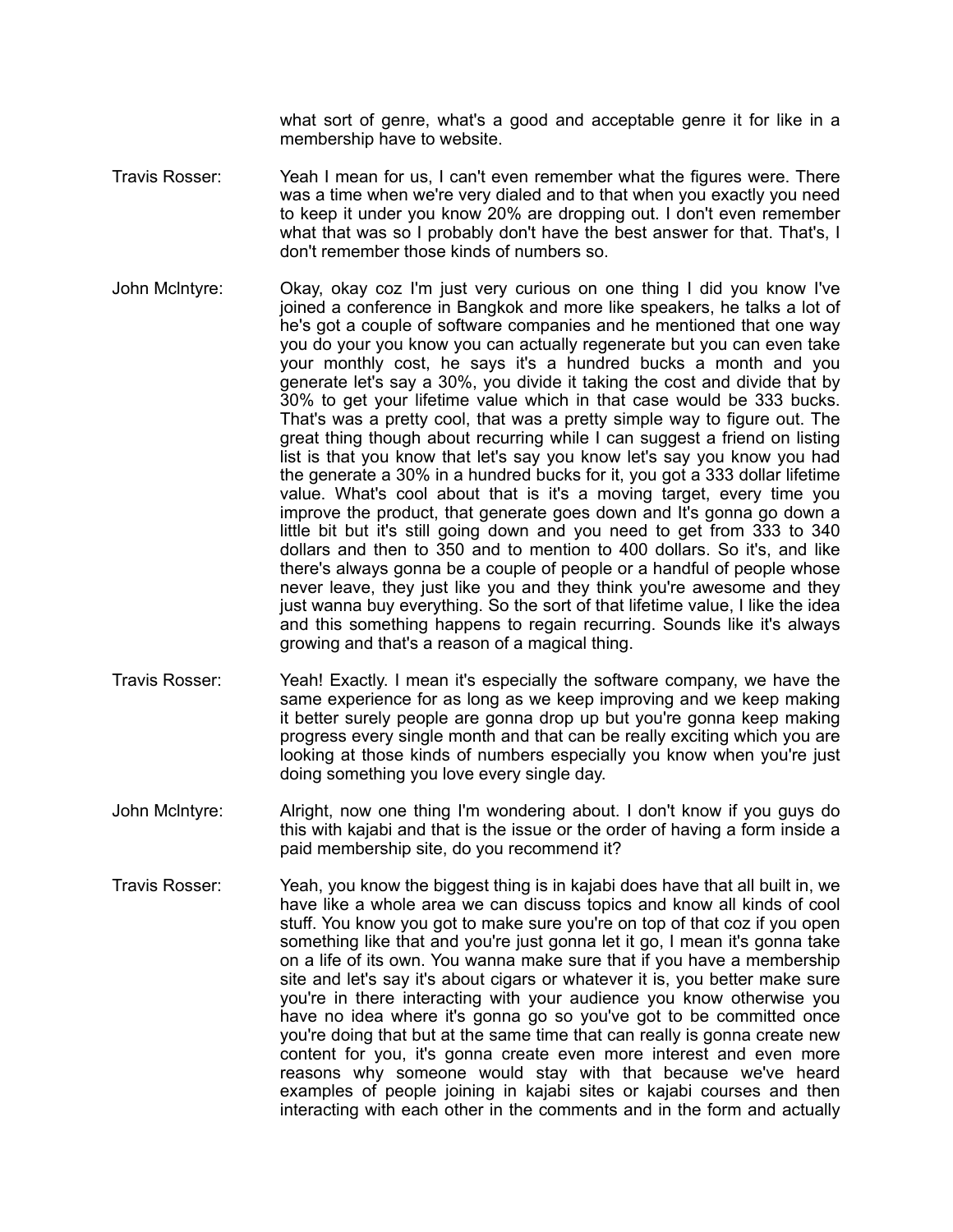becoming friends and you know staying committed to that course so the social part can be pretty powerful.

- John Mclntyre: Yeah, it's fun as uses words. It's a bit like, I mean if and then that make some more challenging and that's one thing to set up like a couple of videos inside the membership area but it's another thing to kind of set up or let's have a community, let's get this form going because when you get people logging in and interacting you know that's kind of stuff. So one thing I've had, one thing's sure I've had a lot to face is challenge because it's such a great position to be when you do have that kind of business with the recurring revenue coming but it can make a lot how to get that form going and to trigger that. So do you have any ideas for engagement or what sort of works to keep like to build that sort of community?
- Travis Rosser: Well I think one of the things in the video of what we have with kajabi is you actually can kind of set up the form however you want so if you build it like you can setup different categories and different topics and we go with the approach with a very simple and clean user experience. You know if you have a lot of top topics in there and you're interacting with your audience you know and say hey go to the form and make sure you let us know about this or you're asking questions about that. You could really get the snow ball you know rolling down the hill and then it can really is going to start interacting right away. One of our customer's trace slips does like an iphone, an iphone membership site on how to build iphone games and he seriously turned on his form and it was like right away people are interacting so that mean as long as it's relevant to your course, you're gonna see some engagement with it so.
- John Mclntyre: How do you get in front of these things well like you've gotta I mean you need a great content, you got to be relevant, you've got to be having stuff that people actually care about and as long as that's the foundation well a form can enhance that but if you know if you don't have that go walk on that before you start looking into a form.
- Travis Ressor: Yeah, exactly.
- John Mclntyre: Okay, so what about you know can't, ahm tell us about some more stuff, what about the mistakes? What sort of mistakes some people will make when they try to build a membership platform?
- Travis Ressor: I think sometimes when you're going to big when maybe just start a little bit smaller is the way to go. I think ev..
- John Mclntyre: What would be an example?
- Travis Ressor: An example would be you know we see people with this big grandeous ideas like I'm gonna do this, I'm gonna do that but if they would start with something nice and simple and get some customers in there, they're gonna have a much better chances success and you have tried to blow the whole ocean in that first, first membership site getting off the ground so that would be my advices. Keep it simple and execute on that idea, just make any progress and you're gonna find success eventually.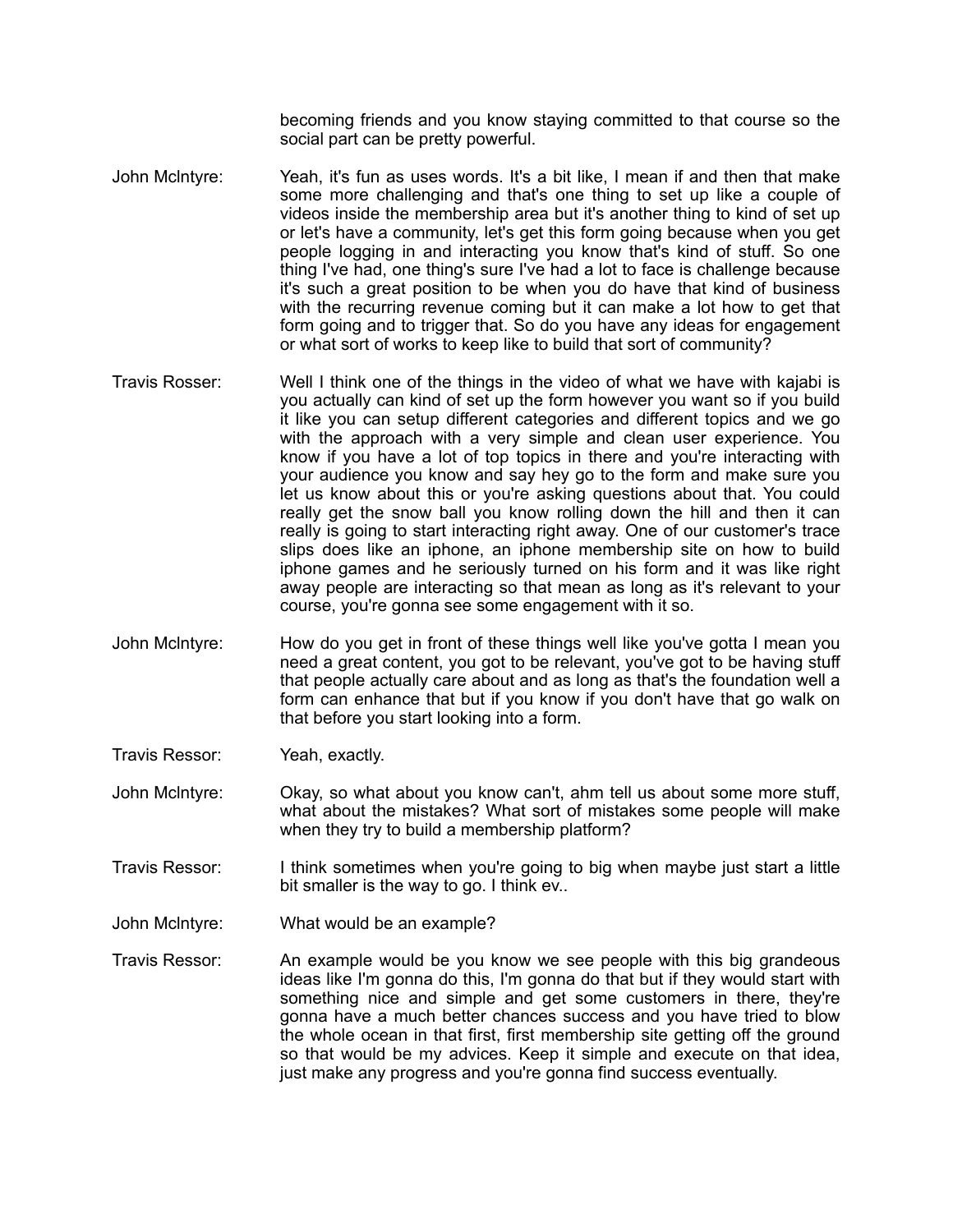- John Mclntyre: It's very much like to still ahm you know it's it's yah you're really building what do you do the on-going, what you do the one time, it's very much as building a crane park and selling it and the delivery mechanism on this case is gonna be kajabi, your you know a membership platform.
- Travis Rosser: Yeah, there's all kinds of things out there that could be delivered but just getting it done and getting out there is step one you know.
- John Mclntyre: Interesting, interesting. What are some of the, do you have any interesting stories from people who have customers of people you know in the industry who're building membership sites, just stuff that could be crazy or does you know amazing success stories of few. Do you have any cool stories?
- Travis Rosser: Well I mean, we have all kinds of there's a couple of really weird topics that come up everyone so and we see our kajabi customers like one of the weirdest ones at the beginning is some lady had created this website called strip and grow rich and it was like how to be a successful stripper and it was from a the business side of it like you know how to treat your customers, how to get the most tips and I was like wow, this is so creative I never thought that someone would make you know..
- John Mclntyre: Did you watch the videos? Did you check it out?
- Travis Rosser: Yeah, we checked it out, it was very professional, very like it really was like a business course but about being a good stripper. It was hilarious. It was all serious, too shed testimonials, the whole thing it wasn't meant as a joke so.
- John Mclntyre: Wow, hey I just found this, so it's still out there huh.
- Travis Rosser: Yeah like I think so and then all that creative like topics you know like there's a lady that has a kajabi site on horse ballet and it's about teaching you know your horse how to dance. It's crazy, what that tells me is there is no end to the possibilities of content out there. So when we first spoke kajabi, we're still were saying you know everybody's either good at something or they know someone who's good at something so I mean everybody listening to this has access to content or you know an opportunity to create some kind of online course, online membership.
- John Mclntyre: Alright, alright. At some point, I've been yeah if you're gonna have a site I mean stripping and growing rich well that's not a lot that would take some practice to figure that out and this ah horse dancing..
- Travis Rosser: Yeah, it's horse ballet, yeah and she actually is doing well. She does multiple 6 figures on her, on her courses when she comes out from her so. So I mean it's just about getting out there, getting some content out there and there's success around the corner you know.
- John Mclntyre: Nice man! It's so interesting. Anything else? Any other, what's the what's the cra, is the stripping on the weirdest one?
- Travis Rosser: No she, there's always weird ones that we come across I mean like this all kinds of weird like how to massage your date, how to there's all kind of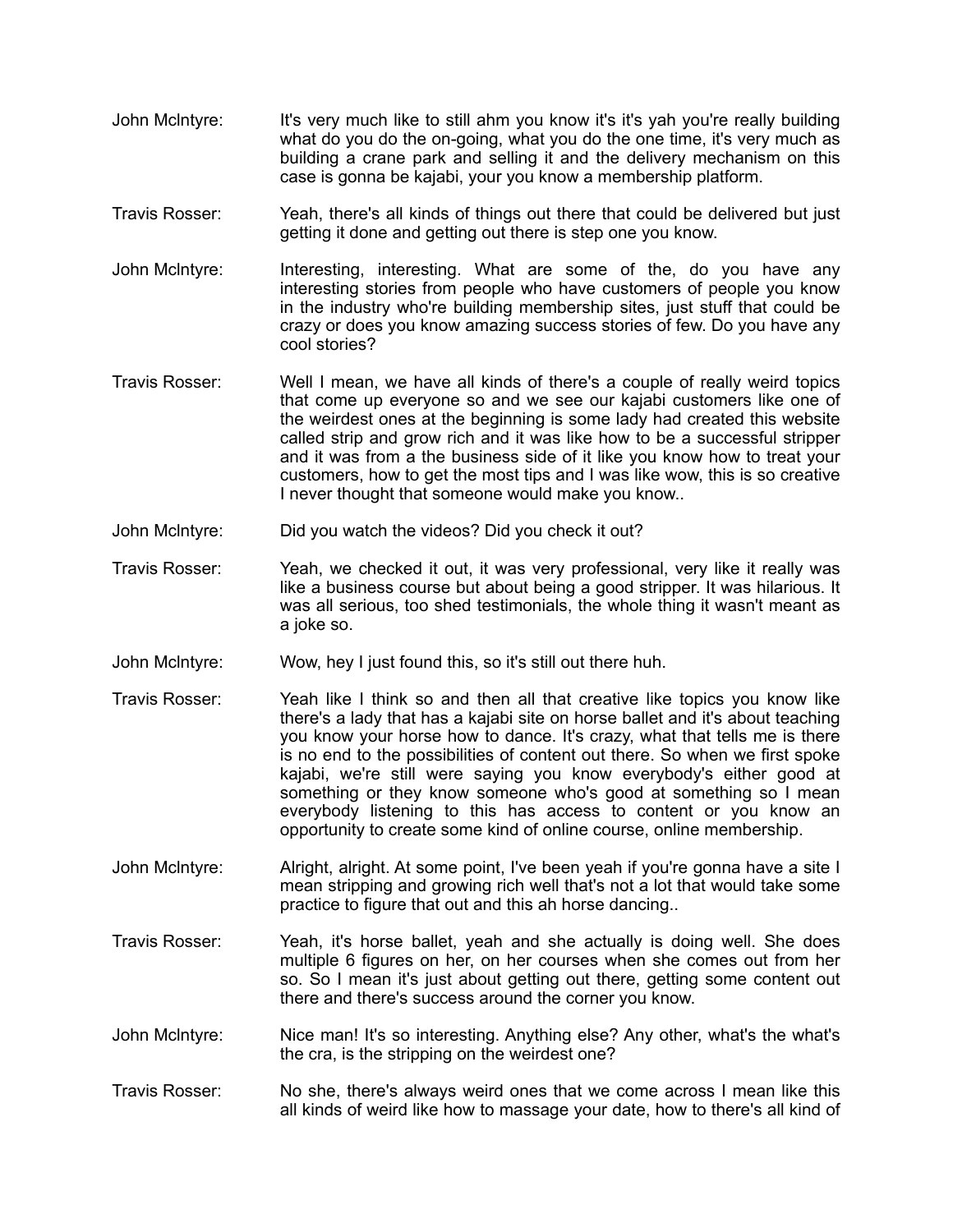this like how to fly a helicopter, how to pass a navy seal training and then you guys navy seals I mean there's all kinds of crazy stuff out there so.

- John Mclntyre: I just I just noticed with the stripping and grow rich program. I'm on the website now. It's strippersschool.org, you can actually go in this mentoring, you get a stripper mentor to mentor you on how to be a stripper. Yeah man, pretty the hassle, hassle huddle.
- Travis Rosser: Yeah, there you go. So there's no end to the possibilities of creating a membership site you know.
- John Mclntyre: Absolutely man, it's impressive and it's cool seeing like how they change and how, there really is no excuse, if someone's trying to get into this and trying to make money and wants to make more money, there's so much opportunity out there when you're gonna play a small game or or if you want to play a big game.
- Travis Rosser: Yeah, there's really. It's endless to the different niches and different interest online so.
- John Mclntyre: Cool man. We're kind of like running out of time. Before we go tell me a bit more about kajabi, how it works and why some are using this might want to sign up today and get started.
- Travis Rosser: Yeah, I mean the kajabi platform just had a huge success and we're so grateful and almost humbled by now what we've been able to do for customers and for people out there. And what we're doing here in the future with kajabinext is gonna be on a massive scale because we've taken the best things in kajabi and we've simplified it, made it even more powerful with this new system. So I am just so excited to see that kind of the new businesses and the new courses that are gonna be out there. And ahm, just stop if anybody wants to find out about just go to kajabinext.com and ahm you can kind of see a little video on that and it's really exciting, it's just around the corner.
- John Mclntyre: Cool man and I guess that might bring out some more stories, some more weird niches. I'm sure telling them to get weirder then.
- Travis Rosser: Yeah, exactly.
- John Mclntyre: What is that, tell me quickly about this megaphone now, what's the deal with that?
- Travis Rosser: Yeah so you know when we first built kajabi, kajabi was good at two things. It was great at creating a membership portal and it was great creating launches and squeeze pages and you know all those marketing pages and customers kept saying man if you could just have like a like a sales page, marketing page platform, you know that'll be awesome so about 3 years ago we started to building this megaphone system and it's been, people love it, it's super easy to use. There's tons of templates in there you know within 30 seconds you can make an opt in page you know connect it to your email provider like iContact, InfusionSoft, all those great systems out there and just another tool that we've created and we're